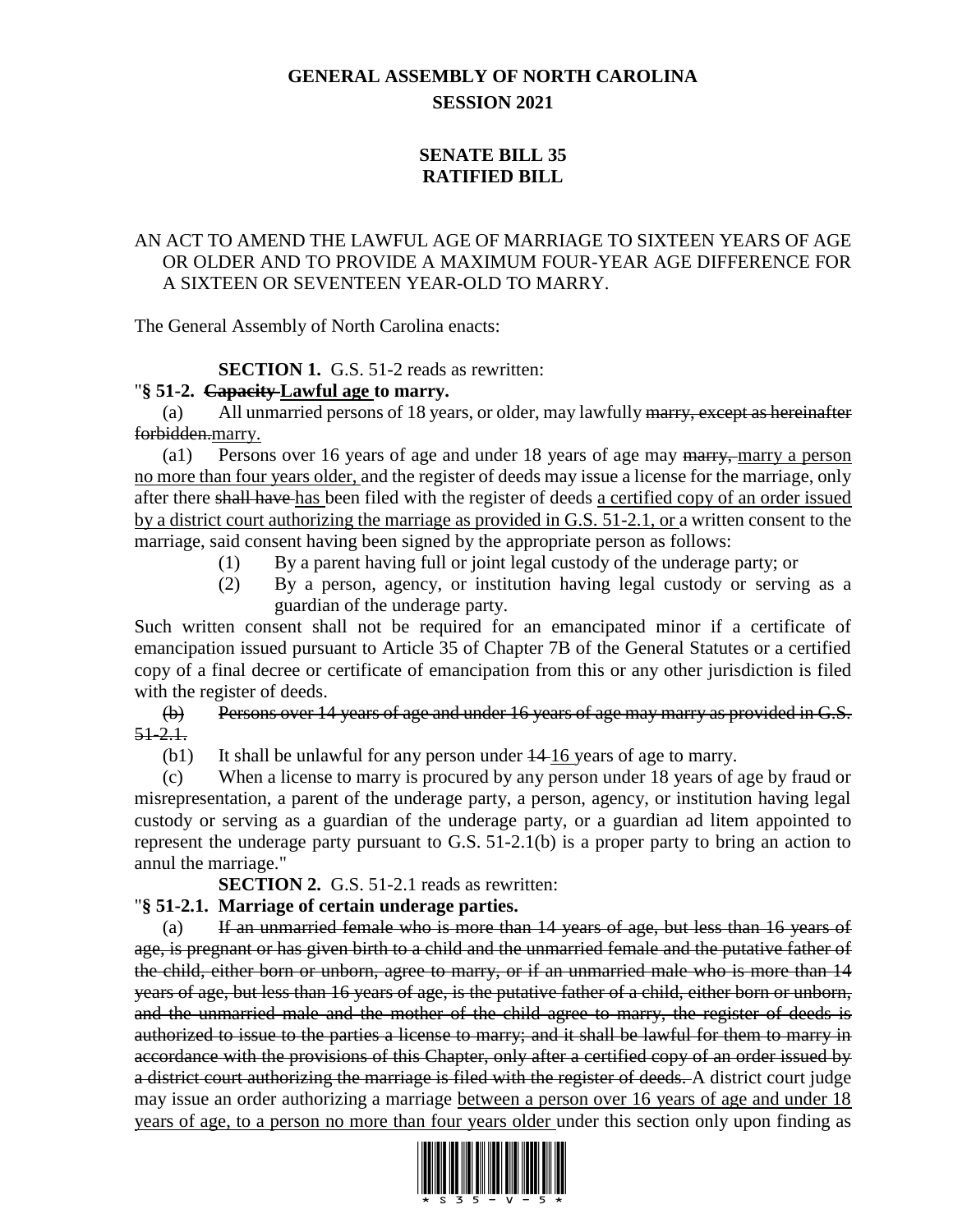fact and concluding as a matter of law that the underage party is capable of assuming the responsibilities of marriage and the marriage will serve the best interest of the underage party. In determining whether the marriage will serve the best interest of an underage party, the district court shall consider the following:

- (1) The opinion of the parents of the underage party as to whether the marriage serves the best interest of the underage party.
- (2) The opinion of any person, agency, or institution having legal custody or serving as a guardian of the underage party as to whether the marriage serves the best interest of the underage party.
- (3) The opinion of the guardian ad litem appointed to represent the best interest of the underage party pursuant to G.S. 51-2.1(b) as to whether the marriage serves the best interest of the underage party.
- (4) The relationship between the underage party and the parents of the underage party, as well as the relationship between the underage party and any person having legal custody or serving as a guardian of the underage party.
- (5) Any evidence that it would find useful in making its determination.

There shall be a rebuttable presumption that the marriage will not serve the best interest of the underage party when all living parents of the underage party oppose the marriage. The fact that the female is pregnant, or has given birth to a child, alone does not establish that the best interest of the underage party will be served by the marriage. …."

#### **SECTION 3.** G.S. 51-3 reads as rewritten:

#### "**§ 51-3. Want of capacity; void and voidable marriages.**

All marriages between any two persons nearer of kin than first cousins, or between double first cousins, or between a male person under 16 years of age and any female, or between a female person under 16 years of age and any male, or between persons either of whom has a husband or wife living at the time of such marriage, or between persons either of whom is at the time physically impotent, or between persons either of whom is at the time incapable of contracting from want of will or understanding, shall be void. No marriage followed by cohabitation and the birth of issue shall be declared void after the death of either of the parties for any of the causes stated in this section except for bigamy. No marriage by persons either of whom may be under 16 years of age, and otherwise competent to marry, shall be declared void when the girl shall be pregnant, or when a child shall have been born to the parties unless such child at the time of the action to annul shall be dead. A marriage contracted under a representation and belief that the female partner to the marriage is pregnant, followed by the separation of the parties within 45 days of the marriage which separation has been continuous for a period of one year, shall be voidable unless a child shall have been born to the parties within 10 lunar months of the date of separation."